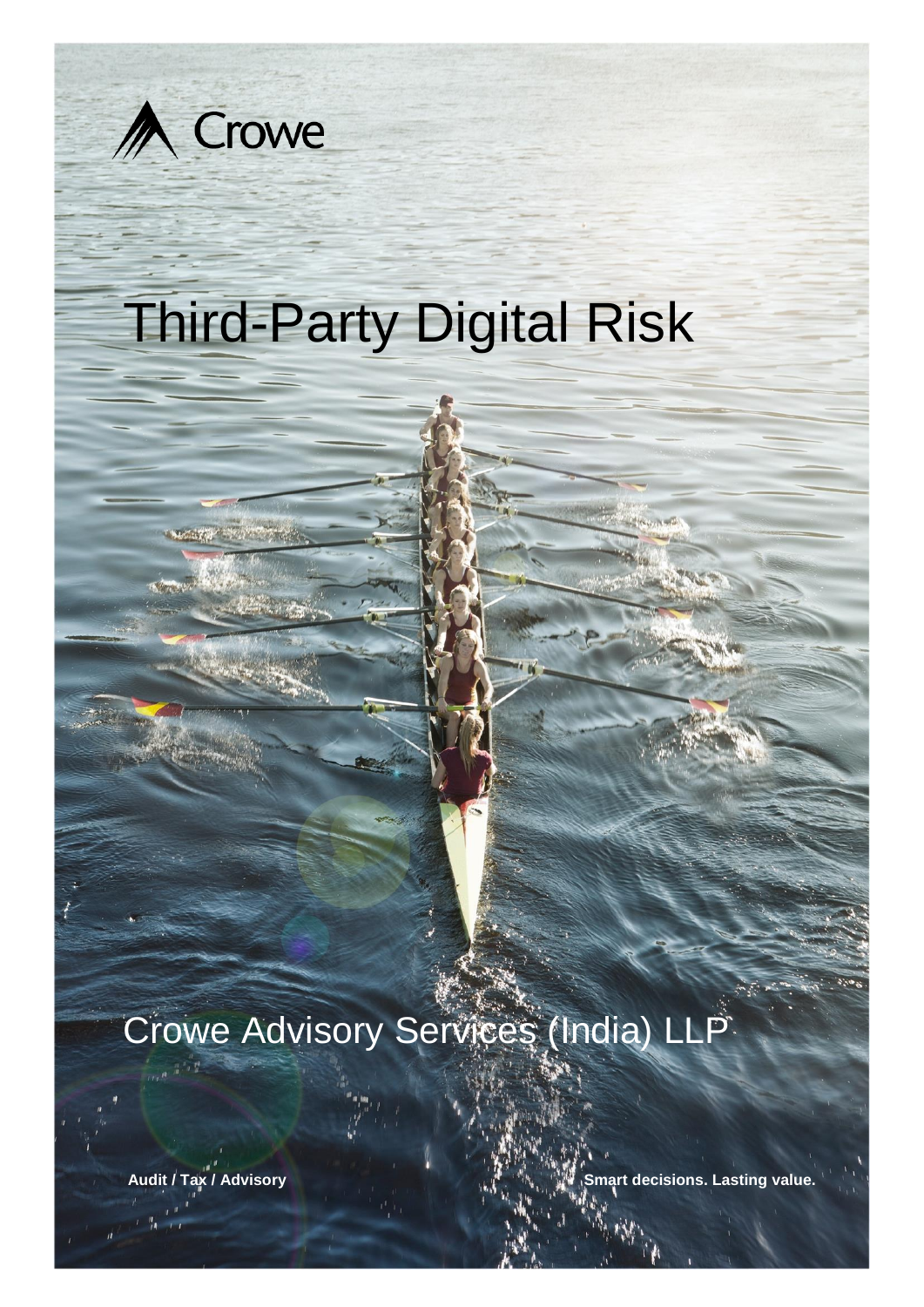

### **What is third-party digital risk**

Third party digital risk arises from unauthorised access of entity data and systems, such access enabled by digital security weaknesses of thirdparties (customer, supplier, service provider) to whom access has been authorised. This enables an unethical person – competitor, thief, mischief maker, fraudster, to enter your company undetected, via weak third-parties and severely impact your business and assets.

## **Why does it occur**

Business increasingly works through a partner ecosystem covering direct business aspects and / or support operations. The ecosystem must work through technology bases in order to truly deliver value and greater efficiency. Competition is the driver and technology the enabler for digital interaction and automated data-flow integration between businesses and their vendors, customers and service providers.

On the flip-side, the digital interaction opens the door for cyber-risk to creep in via the third parties. The risk increases as third-parties get deeply integrated into the business operations.

#### **Can it occur in my organisation**

Third party digital risk can occur in any entity that works in a technology based ecosystem. Your business may be global, national, regional or local; if it is forward looking, it likely embraces (or needs to embrace) technology to effectively integrate third-parties to deliver competitive benefit and efficiency. This creates an actual or potential exposure.

Importantly, your entity could be the offending third party to the ecosystem of another.

#### **We have invested in Security Technologies – we am safe**

But have you ensured that third-parties who access your systems and data have similar leval of security? By itself, technology offers limited or no protection.

Policies and Controls governing third-party security need to be properly designed, rigorously implemented and properly monitored. *There must be awareness and discipline, driven by a security conscious culture fostered by top management.*

#### **How does it affect me**

Third party digital weakness creates several risks: (a) data loss or misuse - R&D, IP, product, customer, business plans, strategy and the like; (b) asset theft; (c) shutdown or hampered operations with controls in unethical hands, and demands for ransom; (d) data privacy breach with regulatory / contractual non-compliance.

Loss of reputation and business, compensation liability; drop in valuation and corporate consequence of indequate governance follow a breach event. More so if your entity has enabled breach and disruption of another's ecosystem.

#### **But nothing has occurred so far**

Luck is very valuable for business. Save the currency of "luck"; don't expend it for protection from third party digital risk. Set up a proper system and monitoring.

Please recognise, that an unethical hacker may have intruded your system or a third-party system and may be biding time for the right opportunity to strike.

#### **The entity is contractually covered**

Third party contracts may place responsibility on the counter party. This may help salvage claims liability. However, the loss of reputation, business and assets has occurred for your company; that impact is direct and immediate.

Lack of training to third parties, lack of controls and monitoring over their access and activities, could well nullify the contractual position.

#### **What must we do**

A detailed assessment of your systems, policies and controls related to third-party security is needed to assess gaps and risk, develop and implement remediation measures. Periodic updates of the digital risk framework will be beneficial because (a) newer technology is constantly adopted, increasing opportunity for the unscrupulous and risk for the entity; (b) new third parties are joining your ecosystem; and (c) controls implementation tends to dilute over time.

**Crowe Advisory Services India can help you manage your Third Party Risks**